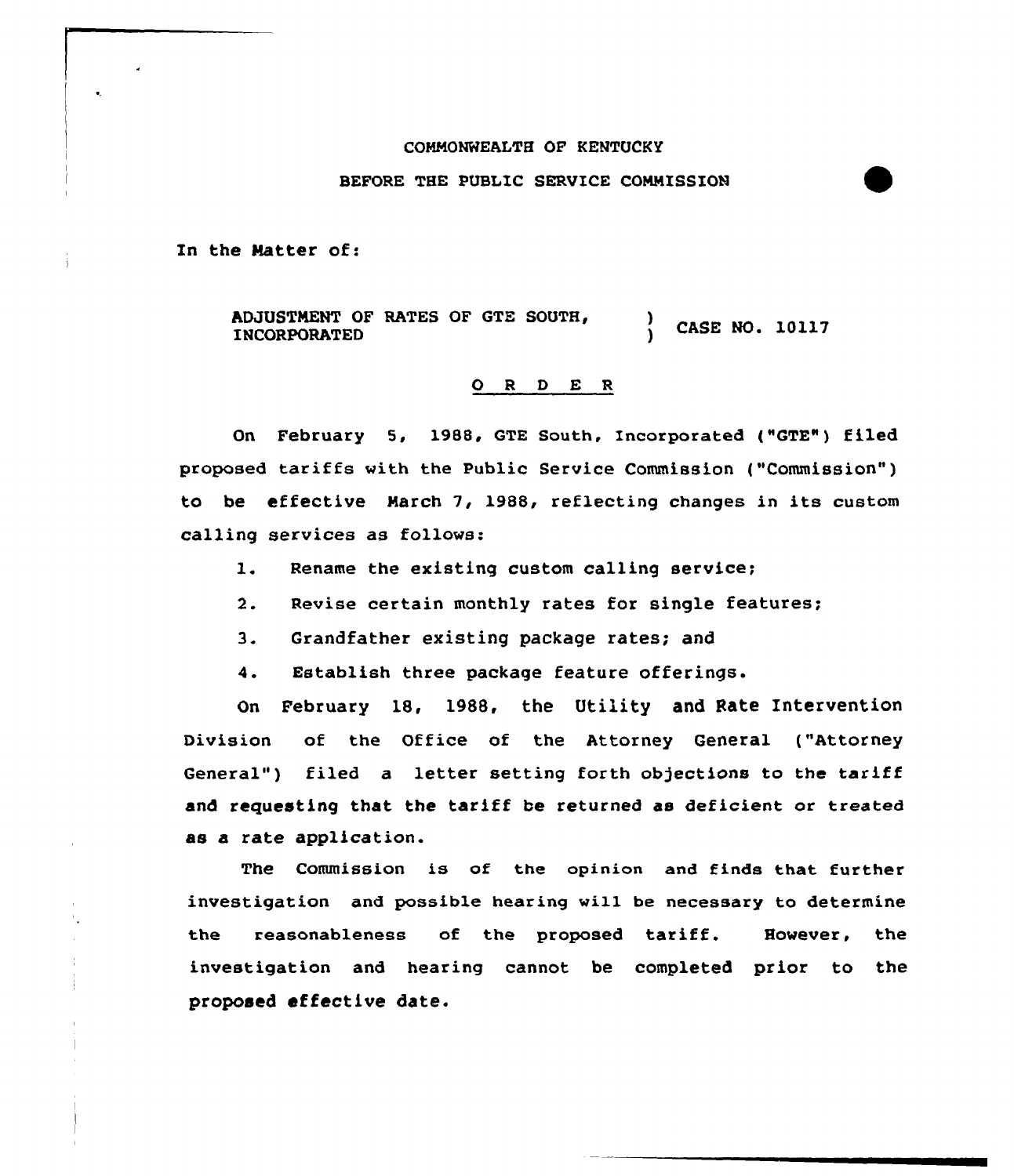The Commission further finds that the proposed rate adjustments associated with the custom calling services tariff should be addressed in the instant case along with all other proposed ad)ustments to rates. The close proximity of the general rate application to the custom calling services tariff filing, as well as the revenue impact associated with the proposed custom calling tariff, make incorporation of the tariff filing into Case No. 10117 a reasonable decision.

IT IS THEREFORE ORDERED that:

1. The proposed tariff be and hereby is suspended until August 1, 1988, the same period as the tariffs in the general rate application. The pages of the tariff hereby suspended are:

Index, Third Revised Page 2, cancelling Second Revised Page 2.

Index, Fourth Revised Page 6, cancelling Third Revised Page 6.

Section S13, Third Revised Contents Page 1, cancelling Second Revised Contents Page l.

Section S13, Second Revised Page 5, cancelling First Revised Page 5.

Section 813, Third Revised Page 6, cancelling Second Revised Page 6.

Section S13, Third Revised Page 7, cancelling Second Revised Page 7.

Section sl3, Original Page 7.1.

Section S113, First Revised Page 1, cancelling Original Page l.

2. The proposed tariff be and hereby is incorporated into Case No. 10117, for the reasons stated above.